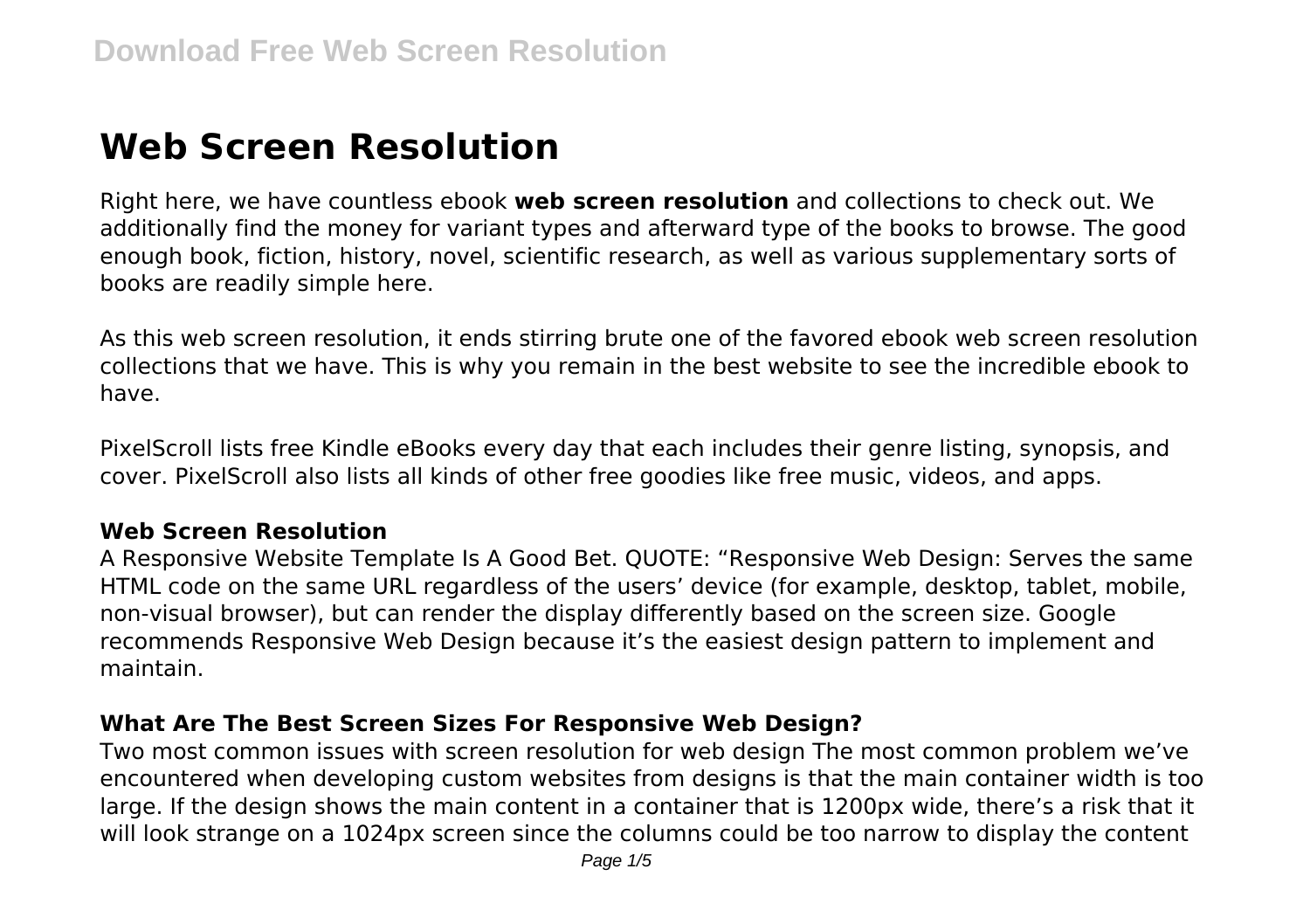**Recommended Screen Resolution for Web Design**

Screen Resolution Statistics. As of January 2017, about 95% of our visitors have a screen resolution of 1024x768 pixels or higher:

#### **Browser Display Statistics - W3Schools**

...

A web page screen resolution plays a very important role in presenting your website because it is a reflection of how good your website is and makes it more appealing to the site visitors or viewers. You may adjust your screen resolution manually, but it would require proper skills and take much longer time to finish.

## **What Is My Screen Resolution - Web Page Screen Simulator**

Here are some best practices that web designers can follow to design a website for all screen sizes and an in-depth look at device resolution.

# **Screen Resolution and Web Design the Full Guide | Webydo Blog**

One part of answering this question is looking at screen resolution. After all, the screen size plays the biggest part in how your work is going to be presented. When it comes to just screen resolutions, the most popular Desktop, Tablet, and Console (not mobile) resolutions in North America currently (April 30, 2020) are: 1920 x 1080 (1.78:1 ratio)

# **The Best Full Screen Background Image Sizes for Web Design ...**

Any photo with pixel dimensions small enough to display on the web would be too small for anyone to download and print a good quality version at a useful size, so with all these reasons in mind, if your photo will only be viewed on screen, whether it's on the web, in an email, or whatever the case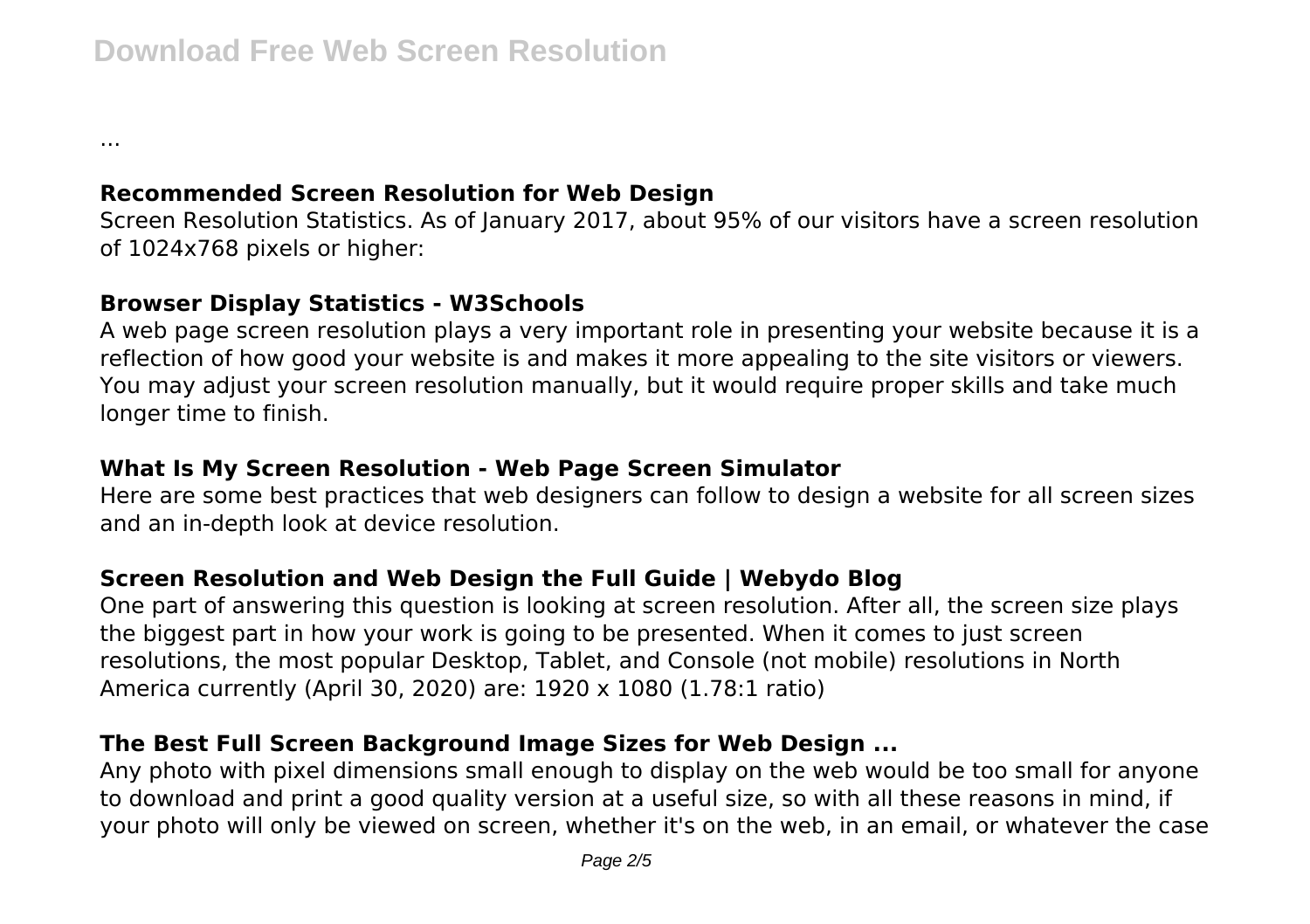may be, there is simply no logical reason why you would need to set its resolution to 72 ppi in ...

## **The 72 PPI Web And Screen Resolution Myth**

To find the screen resolution setting in Windows 10, 8, or 7, select Change display settings from the left side of the screen. If you're on Windows 10, also select the Advanced display settings link. Windows Vista users need to use the Display Settings option, while Windows XP users, go to the Settings tab of Display Properties.

#### **How to Adjust the Screen Resolution Setting in Windows**

This will display your current screen resolution. This can work on many devices including a PC, laptop, mobile phone, and a tablet. The only problem I found in this approach was when I increase the scale and layout size of the text in Windows 10 to more than 100%.

#### **3 Ways To Change Screen Resolution In Windows 10**

The Screen resolution is generally measured as width x height in pixels. For example resolution 1920 x 1080 means the 1920 pixels is width and 1080 pixels is height of the screen. However your current screen resolution may be less than max supported screen resolution. So you can change your screen resolution from your device settings.

#### **What is my Screen Resolution: Find Screen resolution of ...**

Screen resolution is typically written as 1024 x 768 (or 1366 x 768, 1920 x 1080). This means that the screen has 1024 pixels horizontally and 768 pixels vertically (or 1366 pixels horizontally and 768 pixels vertically, and so on). If you don't know what your screen resolution is, you can find it with this free tool. 2.

#### **What Is Screen Resolution, and Why Does It Matter? - Make ...**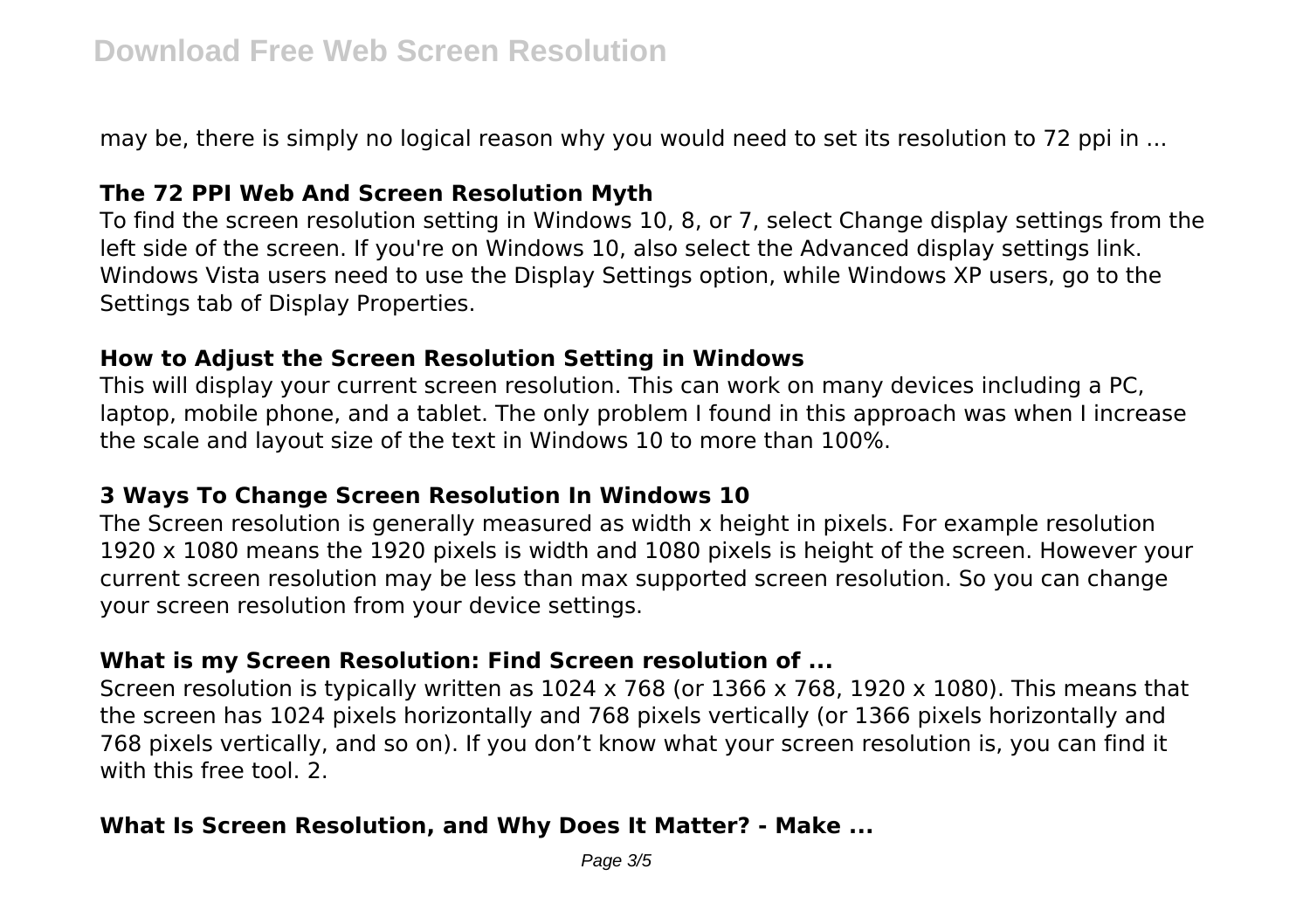For example, a FHD webcam has a resolution of 1920×1080 and it can capture up to 2073600 pixels or 2.0736 megapixels, rounded off as 2MP. Camera resolution and its quality. Even if the resolution is an important property of the camera, this does not mean that the higher the resolution, the better the image quality.

#### **Webcam Resolution | Webcam Test**

Simulate your web page in different screen resolutions. Select Resolution: 160x160 Pixels: 320x320 Pixels: 640x480 Pixels: 800x600 Pixels

#### **Web Page Screen Resolution Simulator - WebConfs.com**

Home>Web> Development > Screen resolution statistics Screen Resolution Statistics. Screen resolution display size statistics. Most common screen resolutions: Screen resolution Display ratio Usage Screen size / type; 1366x768: 16:9: 19.1%: 14'' Notebook / 15.6'' Laptop / 18.5'' monitor: 1920x1080: 16:9: 9.4%:

#### **Screen resolution statistics - RapidTables.com**

Home>Web>Tools> Screen resolution detection What is my screen resolution. Display screen / monitor resolution size in pixels. Your screen resolution is. Screen resolution statistics. Common screen resolutions of rapidtables.com visitors (2/2014):

## **What is my screen resolution? - RapidTables.com**

What resolution really is? Resolution is expressed in pixels and pixels are the smallest physical element of a digital display device that the eye can discern. 2560x1600 pixel resolution means, my screen has 2560 physical pixels in a row and 1600 pixels in a column i.e, 2560 pixels wide and 1600 pixels tall.